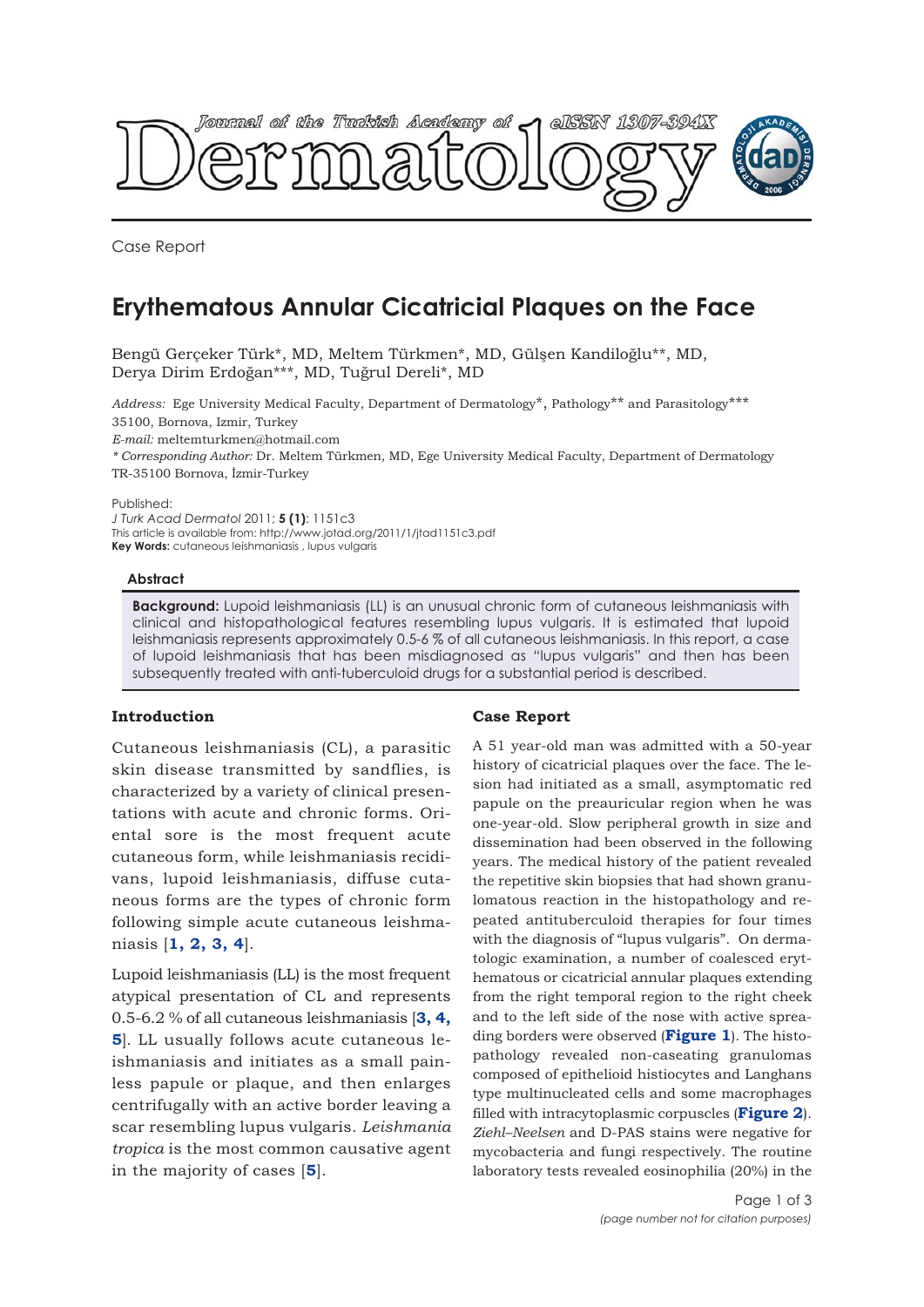*J Turk Acad Dermato*l 2011; **5 (1)**: 1151c3. http://www.jtad.org/2011/1/jtad1151c3.pdf



**Figure 1.** Coalesced erythematous or cicatricial plaques extending from the right temporal region to the right cheek and to the left side of the nose.

complete blood count. Direct microscopy of Giemsa stained smears, NNN culture and polymerase chain reaction (with 13A and 13B primers) from samples obtained by needle aspiration were negative. Serological examination of the antibodies against to the Leishmania by indirect fluorescein antibody test (IFAT) (1:1024 titers) and rapid test (K39 antigen) were positive. There was no visceral involvement. Based on the clinic, laboratory, and histopathology the patient was diagnosed as "lupoid leishmaniasis". Treatment with systemic meglumine antimonate (MA) (Glucantime®) 20 mg/ kg/ day intramuscularly for 40 days and intralesional injection of MA twice a week for two months were given complete improvement of the lesions. The treatment was tolerated well without any side effects and no recurrence was observed during a two-year follow-up.

## **Discussion**

Diagnostic methods of cutaneous leishmaniasis include Giemsa-stained smears, culture, histopathology, serology and PCR. However, they may fail to demonstrate the organisms in chronic forms as the number of organisms drops sharply [**6**]. Serological tests may help



**Figure 2.** Non-caseating granulomas composed of epithelioid histiocytes (inset: H&E, original magnification x 20); *Langhans* type multinucleated cells and macrophages filled with intracytoplasmic corpuscles (H&E, original magnification x 100).

to establish the diagnosis especially in the suspected cases as in this case.

Histological features of lupoid leishmaniasis also resemble lupus vulgaris including tuberculoid granulomatous inflammation. Amastigotes of leishmaniasis are frequently absent on microscopy [**6**]. Thus, the differential diagnosis of lupoid leishmaniasis from lupus vulgaris may be difficult resulting in a delay of diagnosis.

The reason for the delay of diagnosis in this case may be the lupoid presentation over the face and probably overlooked examination of the parasite in previous histopathologic evaluations. In this case, the positive serology supported the diagnosis and a careful histopathologic examination demonstrated leishmania amastigotes.

Treatment options include cryotherapy, topical antimonial compounds and intralesional pentavalent antimony. The pentavalent antimony derivatives and meglumine antimoniate are the first line drugs with a well-established efficacy in the treatment of leishmaniasis [**6**].